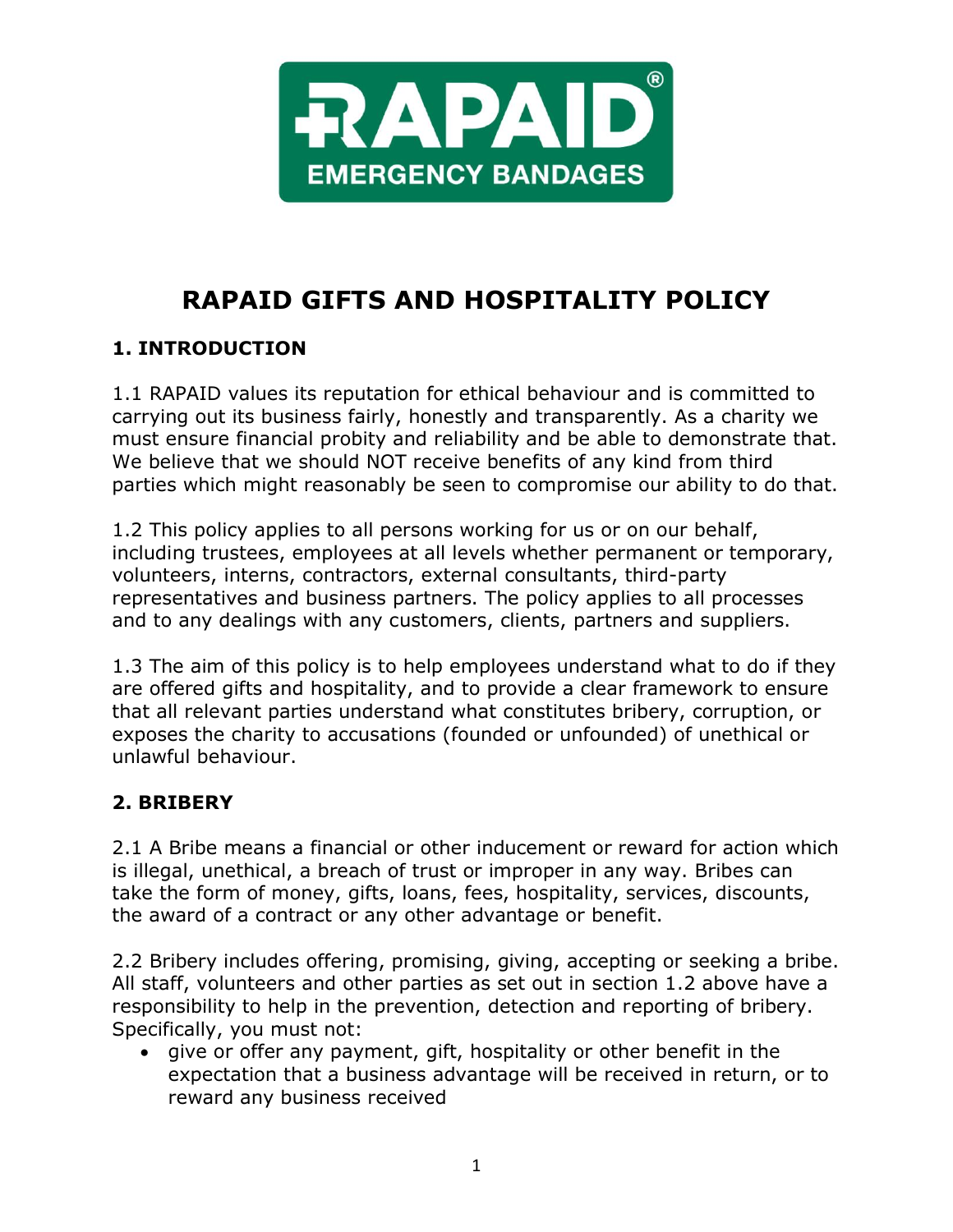

- accept any offer from a third party that you know or suspect is made with the expectation that we will provide a business advantage for them or anyone else
- knowingly fail to challenge or report suspicions of bribery or corruption

#### **3. GIFTS AND DONATIONS RECEIVED**

3.1 RAPAID in deciding whether to accept or decline a donation or gift will consider the charity's best overall interest and will not accept donations from donors whose activities appear to be in direct conflict with our charitable aims and objectives.

3.2 An employee or any member of their family/friends should not, directly or through others, solicit or accept money, gifts, hospitality or anything else that could influence or reasonably give the appearance of influencing the relationship with that organisation or individual.

3.4 RAPAID will not take gifts from organisations or individuals who participate in activities which:

- could cause detriment to the charity's reputation
- will disproportionately decrease the amount of donations to further the work of the charity.
- undermine our vision and values
- are personal gifts to RAPAID staff members or volunteers, which should be discouraged at all times
- are from unknown sources of funding. RAPAID will take reasonable steps to determine the ultimate source of funding for each gift and satisfy itself that the funds do not derive, directly or indirectly, from activity that was or is illegal.
- potentially harm our relationships with other donors, service users, stakeholders or volunteers.
- expose us to undue adverse publicity or reputational risk.
- require unacceptable expenditure or additional charity resources.

3.5 If a gift is received which may not be acceptable under the terms of this policy the Chief of Staff (COS), Head of Finance or Development Director will alert the CEO at the earliest opportunity. This will be researched further and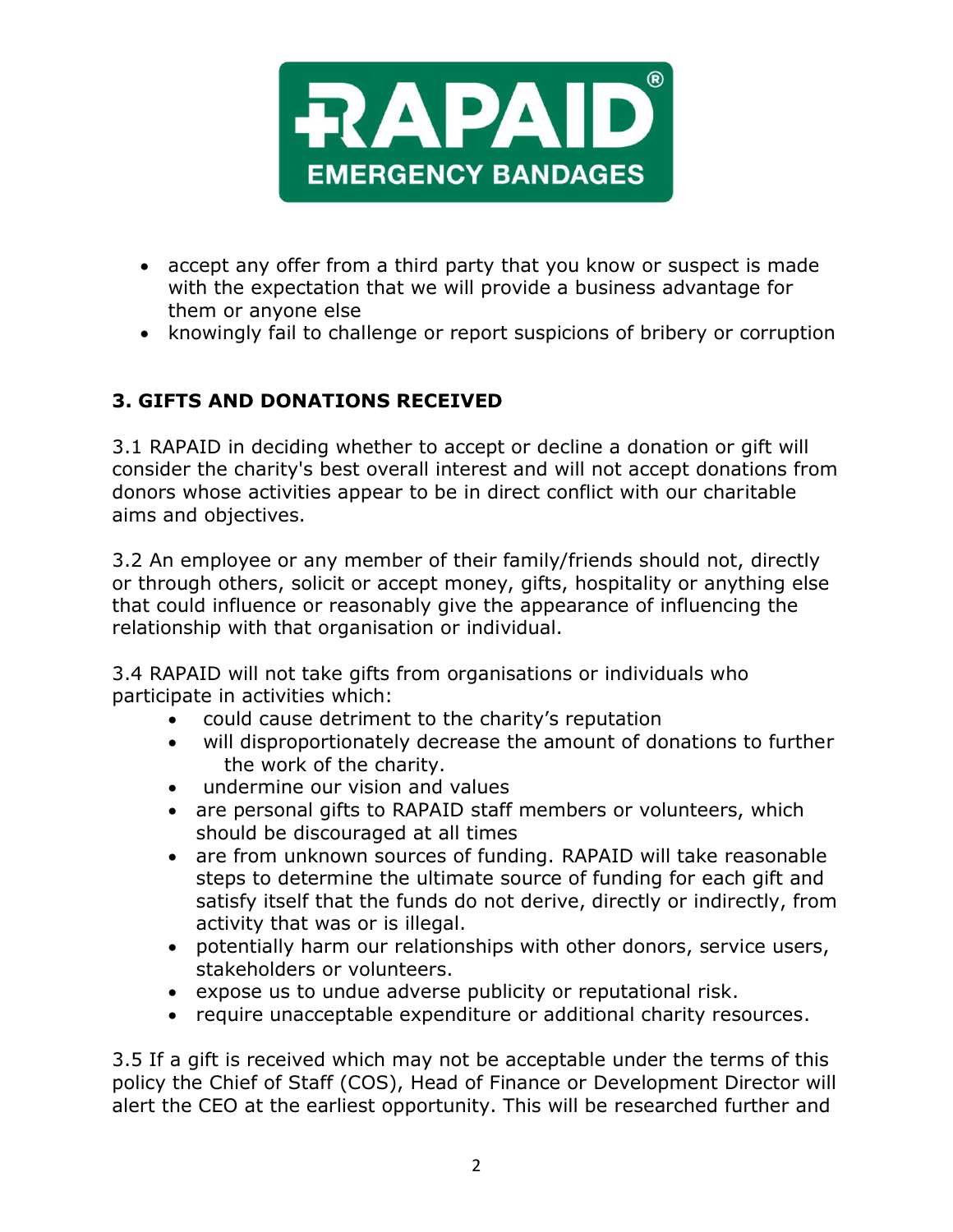

the matter will be referred to the Trustees Board if appropriate with the necessary information regarding the donation.

## **4. DONATIONS AND GIFT IN KIND PROCESSING**

4.1 All donations or gifts must be conveyed to the Head of Finance or COS at the earliest possible opportunity accompanied by all original correspondence pertaining to the donation or gift. Entries must be made against the appropriate organisation or individual on Salesforce or a new opportunity created recording the amount or an estimated value if it is a gift/gift in kind. The entry should contain the following info:

- If the gift is from other than an individual i.e. corporation, organisation, charitable trust, etc. a contact name and job title should be reported in addition to that of the company
- Date received
- Amount received/description of gift
- Whether any restrictions have been applied by the donor and for which operation or project
- Are there any reporting requirements?
- When an acknowledgement (if required) has been sent

4.2 **Audit trail**. The original documentation that accompanied the donation must be retained for audit purposes. An acknowledgement should be sent by the Development Team unless the donor wishes to remain anonymous. It is everyone's responsibility to inform the Head of Finance/COS when a donation or gift is received. It is the responsibility of the Development Director to record and ensure acknowledgement of receipt of all donations and gifts.

4.3 **Gifts offered personally to staff or volunteers**. Both staff and volunteers will come into contact with individuals or organisations that wish to offer support. Common sense will need to be applied in some cases.

- Conventional hospitality (such as a working lunch/dinner or overnight stay) may be accepted where it is normal and reasonable in the circumstances. For example, when speaking at an event, staff may accept food paid for by the organiser and in some cases the offer of